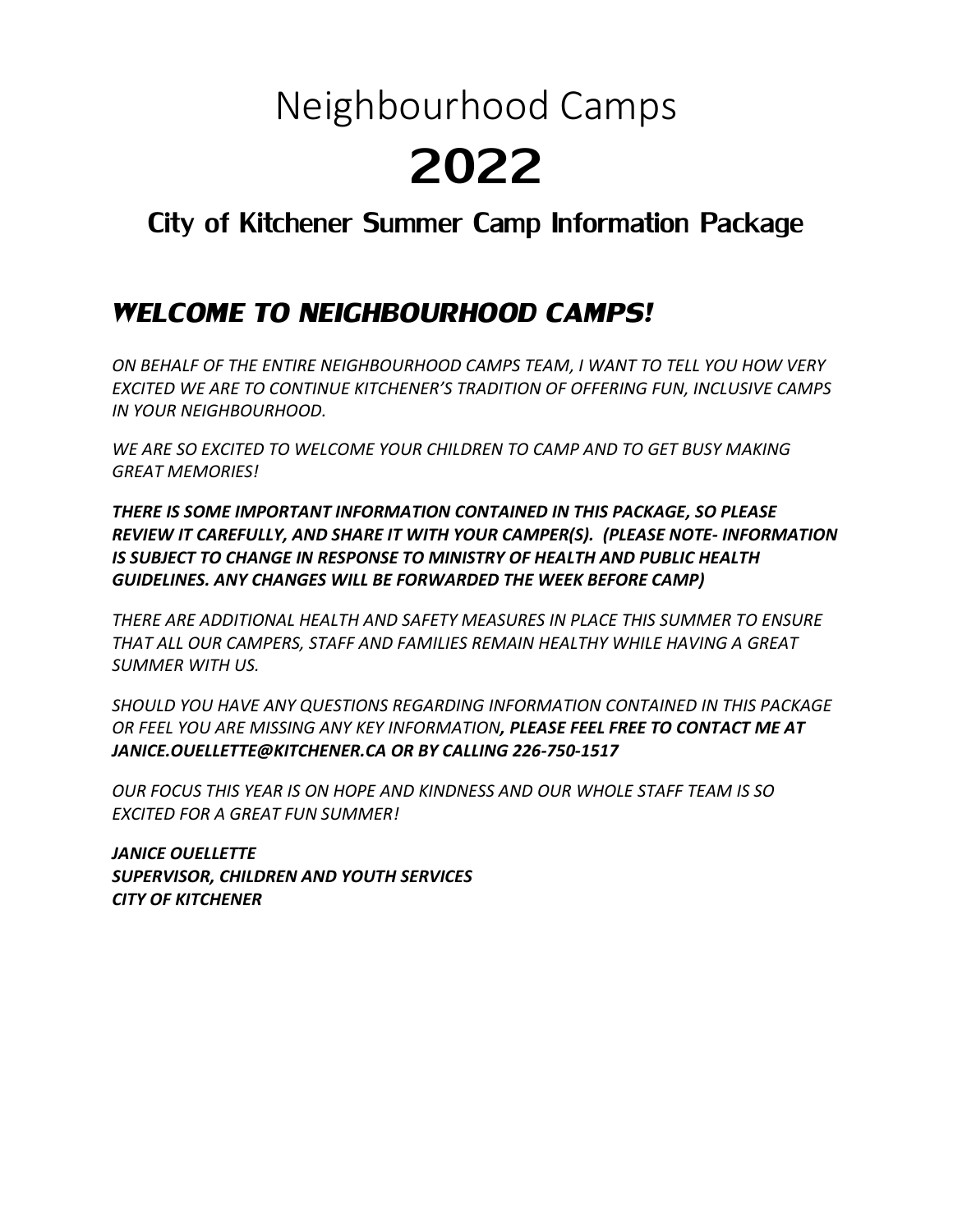#### 1 HOW TO CONTACT US

**PRIOR TO THE START OF CAMP,** we want to answer all your questions and help you and your child feel informed and totally comfortable with what to expect at our neighbourhood camps. Please do not hesitate to reach out to the program supervisor with questions at [camp@kitchener.ca](mailto:camp@kitchener.ca) or call Janice Ouellette, Supervisor of Children and Youth Services at 226-750-1517

**DURING CAMP WEEKS BUT OUTSIDE OF CAMP HOURS-** or if you need to reach someone **urgently**: please email:Children Services Coordinator [camp@kitchener.ca](mailto:camp@kitchener.ca) or call **226-751-6403**

**DURING CAMP WEEKS DURING CAMP HOURS (8:30 AM – 5:00 PM) -** If you have any questions or information you would like to share about your camper (e.g. you are dropping them off late or picking them up early or they will be absent or lost an item etc.), you can connect with the Summer Camp Coordination staff at the appropriate site by **email** or by **calling the centre:**

**Bridgeport Community Centre:** 519-741-2271

**Centreville Chicopee Community Centre:** 519-741-2490

**Chandler Mowat Community Centre:** 519-741-2733

**Country Hills Community Centre:** 519-741-2596

**Doon Pioneer Park Community Centre:** 519-741-2641

**Downtown Community Centre:** [519-741-2501](tel:5197412501)

**Forest Heights Community Centre:** 519-741-2621

**Forest Hill Public School:** 226-751-6403

**Kingsdale Community Centre:** 519-741-2540

**Stanley Park Community Centre:** 519-741-2504

**Victoria Hills Community Centre:** 519-741-2717

**Williamsburg Community Centre:** 519-741-2240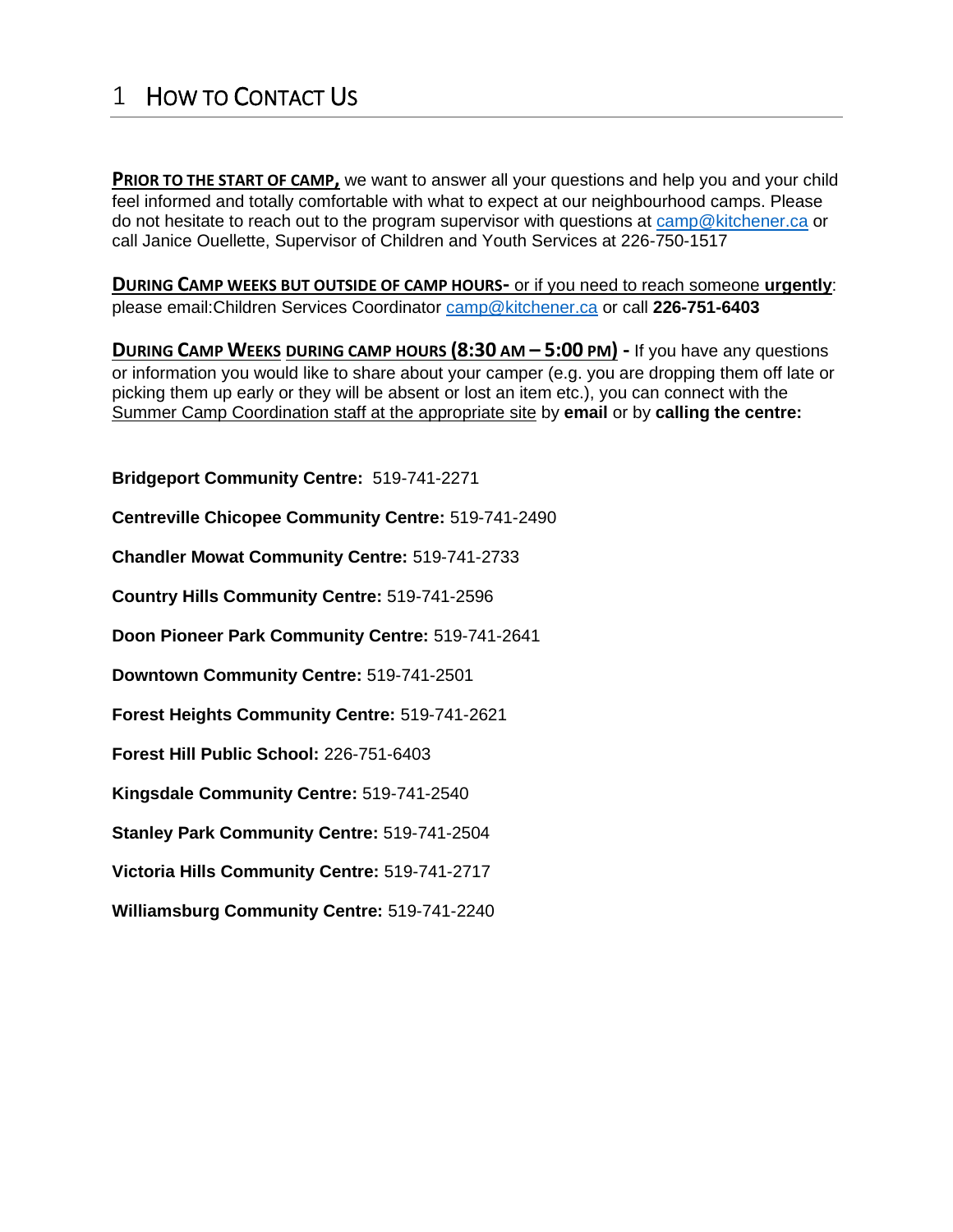#### 2 PROGRAM HOURS

Program will be delivered between 9:00am and 4:30pm daily. Drop off can occur any time after 8:50am. Pick up must take place by 4:30 pm

Before care (8:30 am – 9am) and after care (4:30 pm – 5 pm) will be available at Full Day Neigbhbourhood Camps sites. Before and After Care is a separate registration – you must be registered for the week of camp to register for before and aftercare for that week; before care drop off would begin at 8:30am and aftercare pick up would be required by 5pm.

#### 3 WHAT SHOULD I BRING TO CAMP?

- $\checkmark$  Morning snacks, lunch and afternoon snacks.
	- $\circ$  Sharing of snacks and lunches is not permitted. Please make sure to pack enough food to eat for 3 different times each day.
	- o Nuts are not allowed.
- $\checkmark$  Please also bring a refillable water bottle!
	- $\circ$  Drinking fountains are closed. However, campers can refill their water bottles using the touch free water refill stations, located on site.
- $\checkmark$  Hats, sunscreen, bug spray (optional), extra sets of clothing, water and running shoes!
	- $\circ$  It is important that campers wear running shoes for indoor and outdoor activities.
	- $\circ$  Masks, gloves, hand sanitizer, etc. (any items to make your child feel happy, protected and safe at camp).

Clearly mark all items brought to camp with your child's name (backpacks, lunch boxes, water bottles, etc.) Although every effort is made to keep items safe, loss and thefts do occur. **Camp staff are not responsible for lost or stolen items.** Labelling items is particularly important this year to ensure each child only handles their own personal items.

#### **ALLERGY ALERT → No Nut Products Please.**

**Some campers have life threatening allergies.** Please read labels on food packages. If a package says "may contain trace amounts of nuts or nut products", the food item will not be allowed to be opened at camp.

Look for packages that are clearly marked "nut free" and produced in "nut free factories. Staff will be checking snack packages to ensure the safety of all campers.

#### 4 WHAT SHOULD I LEAVE AT HOME? (DO NOT BRING THESE ITEMS TO CAMP)

- $\checkmark$  Cell phones/electronics
- $\checkmark$  Personal toys, games, stuffed animals, etc. (please let us know if these items are needed and we will accommodate)
- $\checkmark$  Flip flops, sandals and crocs (except for on Water Days!)
- $\checkmark$  Latex items (ex; balloons)
- $\checkmark$  Peanuts and peanut products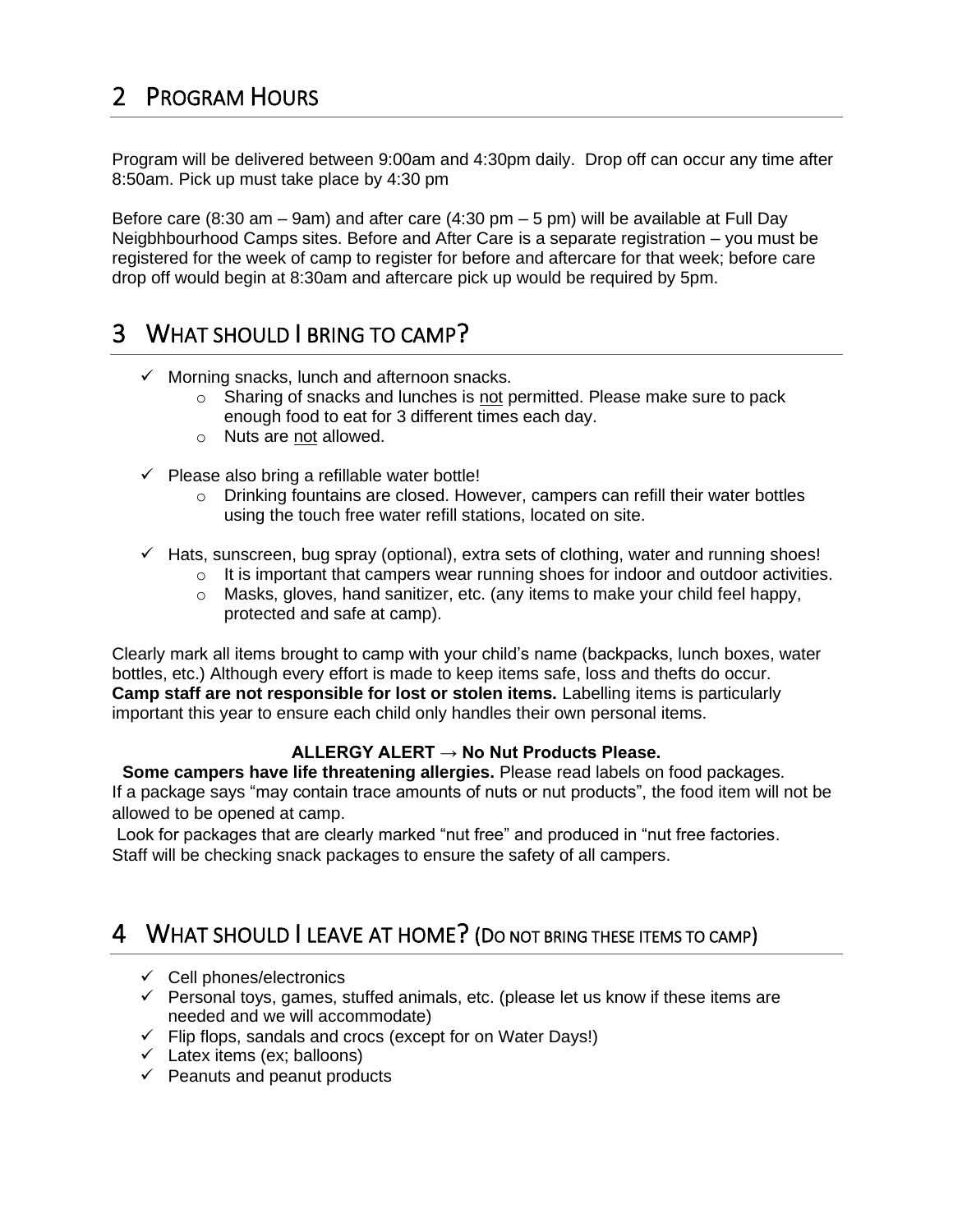## 5 SUN PROTECTION AND BUG SPRAY

Some programming will be happening outside every day, weather permitting. Please apply sunscreen at home before coming to camp, and additional sunscreen should be sent with your child so they can re-apply as needed throughout the day.

Please send a hat with your child to be worn while playing outside. You may wish to send bug repellent as appropriate for your child's age.

**Please ensure that your child is prepared to apply any sun protection and/or bug spray without physical assistance so campers and camp staff can respect physical distancing guidelines.**

#### 6 MEDICAL INFORMATION AND MEDICATIONS

The only medications given at Neighbourhood Camps are for life threatening conditions such as epi-pens and inhalers. All other medications should be given before or after program. For any other necessary arrangements, please contact the coordination team at your site.

Epi-pens and inhalers may only be carried by your child if they are in a waist pouch. If your child does not have a waist pouch Epi-Pens and inhalers must be carried by the camp staff.

As part of registration, parents/ guardians are asked if their child has any medical concerns, allergies or medications. If you answered yes to this question, you will receive an email the week prior to camp with a link to our medical information form that MUST be completed before participation in the program.

#### 7 TRANSPORTATION TO HOSPITAL

The safety of your child is our primary concern. In the event of a life-threatening condition or injury, Neighbourhood Camp Staff will call an ambulance to transport your child to the hospital and will then contact you to meet your child at the hospital. In a non-life threatening situation, you will be contacted and asked to take your child to the doctor, clinic or hospital.

#### 8 COVID RELATED INFORMATION

The City of Kitchener Children and Youth Services programs and program staff will be adhering to all public health measures as directed by the Province of Ontario and Region of Waterloo Public Health. We are anticipating further direction on this and will reach out to families via email when all of these directions are finalized. The health and safety of our participants and our staff are our priority.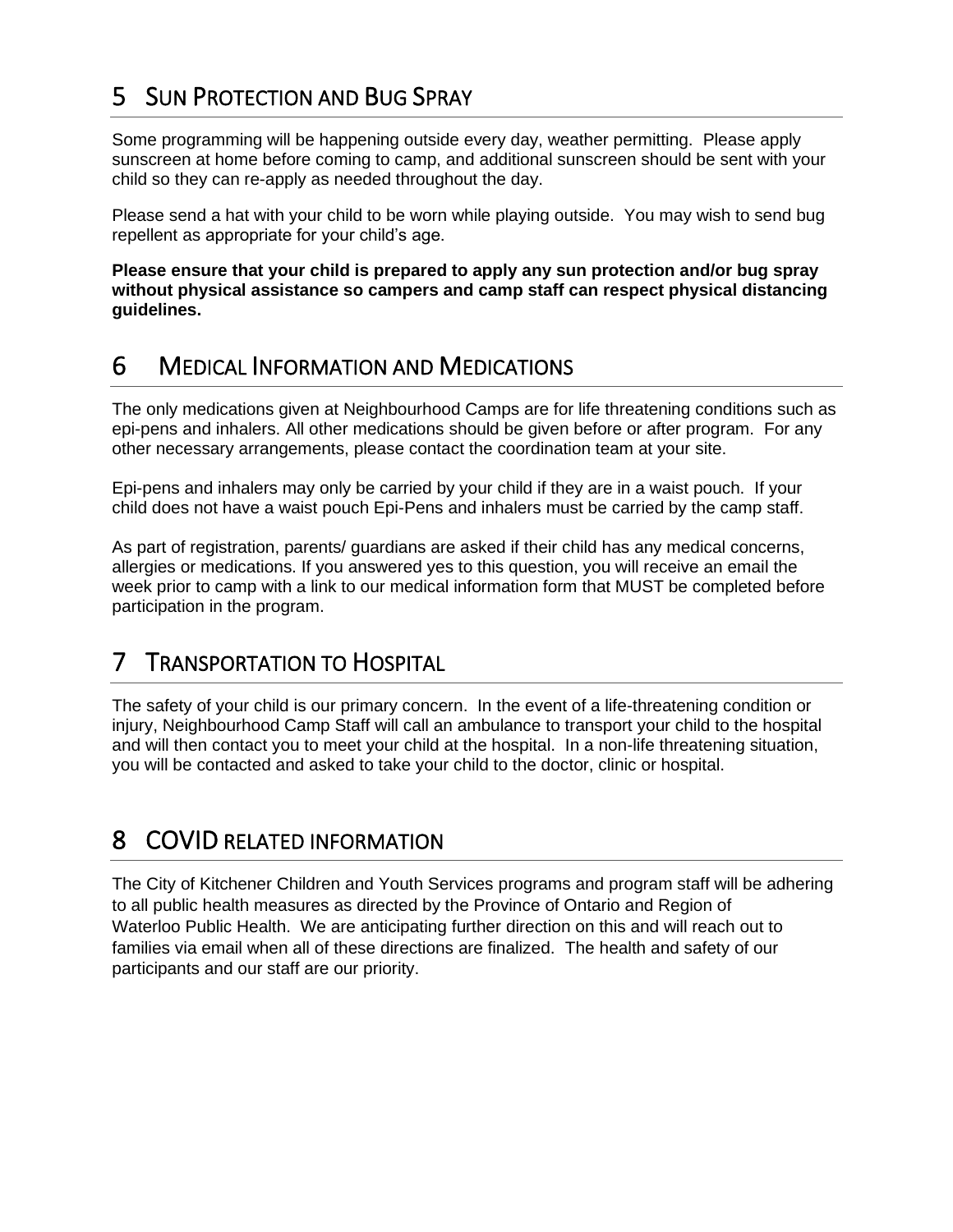#### 9 WHAT DOES A WEEK OF CAMP LOOK LIKE

- Each day, parents/guardians will drop their children off at the program room and have the opportunity to speak to program staff. We will have signage and staff helping to direct the way.
- On the first day of camp, a camp leader and the parent/guardian will ensure that all paper work and required information for the camper is complete. Staff will hand out the calendar for the week.
- Each week of camp will have a theme. Games and activities will revolve around that theme.
- Each day will start with quiet games, circle game, get-to-know-you games.
- Each day will also include active running games, outside play (weather permitting), and an arts and crafts and/ or science activity.
- Each week will also include one water day (outside water play), and a special activity such as a scavenger hunt or talent show or special guest. (There will be no off-site bus trips this summer).

#### Example of a general day schedule

| $9:00$ am $-9:30$ am<br>$9:30$ am $-10:30$ am<br>10:30am $-$ 10:40 am $-$ snack | - get everyone signed in and play some get to know you games<br>- active and quiet games |
|---------------------------------------------------------------------------------|------------------------------------------------------------------------------------------|
| $10:40$ am – noon                                                               | $-$ outside activities                                                                   |
| Noon $-12:30$ pm                                                                | – lunch                                                                                  |
| $12:30$ pm $-1:00$ pm                                                           | - circle games, gratitude project,                                                       |
| 1:00pm $-$ 2:00 pm                                                              | - arts and crafts activity                                                               |
| $2:00 \text{pm} - 2:15 \text{pm}$                                               | – snack                                                                                  |
| $2:15$ pm $-3:30$ pm                                                            | $-$ active running games                                                                 |
| $3:30$ pm $-4:15$ pm                                                            | - outside activity                                                                       |
| 4:15pm- 4:30 pm                                                                 | - tidy and collect items for going home, circle activity                                 |
| $4:30 \text{ pm}$                                                               | – pick up                                                                                |
|                                                                                 |                                                                                          |

#### 10 PROGRAM READINESS GUIDELINES

To support the success and safety of all participants and staff, it is important that the participant is "program ready." To assist in determining if a participant is program ready" the following criteria have been developed:

- Participant is able to take direction and instruction from a staff person
- Participant is able to interact and participate within a recreational program environment (participation, interaction and inclusion in program is based on the individual abilities)
- School-aged participants are able to attend school successfully and use the restroom independently
- Participant is able to interact and participate in program in a manner that is safe for themselves and others, including following physical distancing guidelines relating to COVID-19 safety measures and procedures

Some participants may require additional support to assist them in being successful in program. With support from Every Kid Counts or support arranged through alternate means, participants must be able to demonstrate that they are "program ready". Participants that are not demonstrating that they are "program ready" may be withdrawn from the program. More information on Leisure Support and Every Kid Counts can be found a[t](http://www.kitchener.ca/leisuresupport) [www.kitchener.ca/leisuresupport.](http://www.kitchener.ca/leisuresupport)